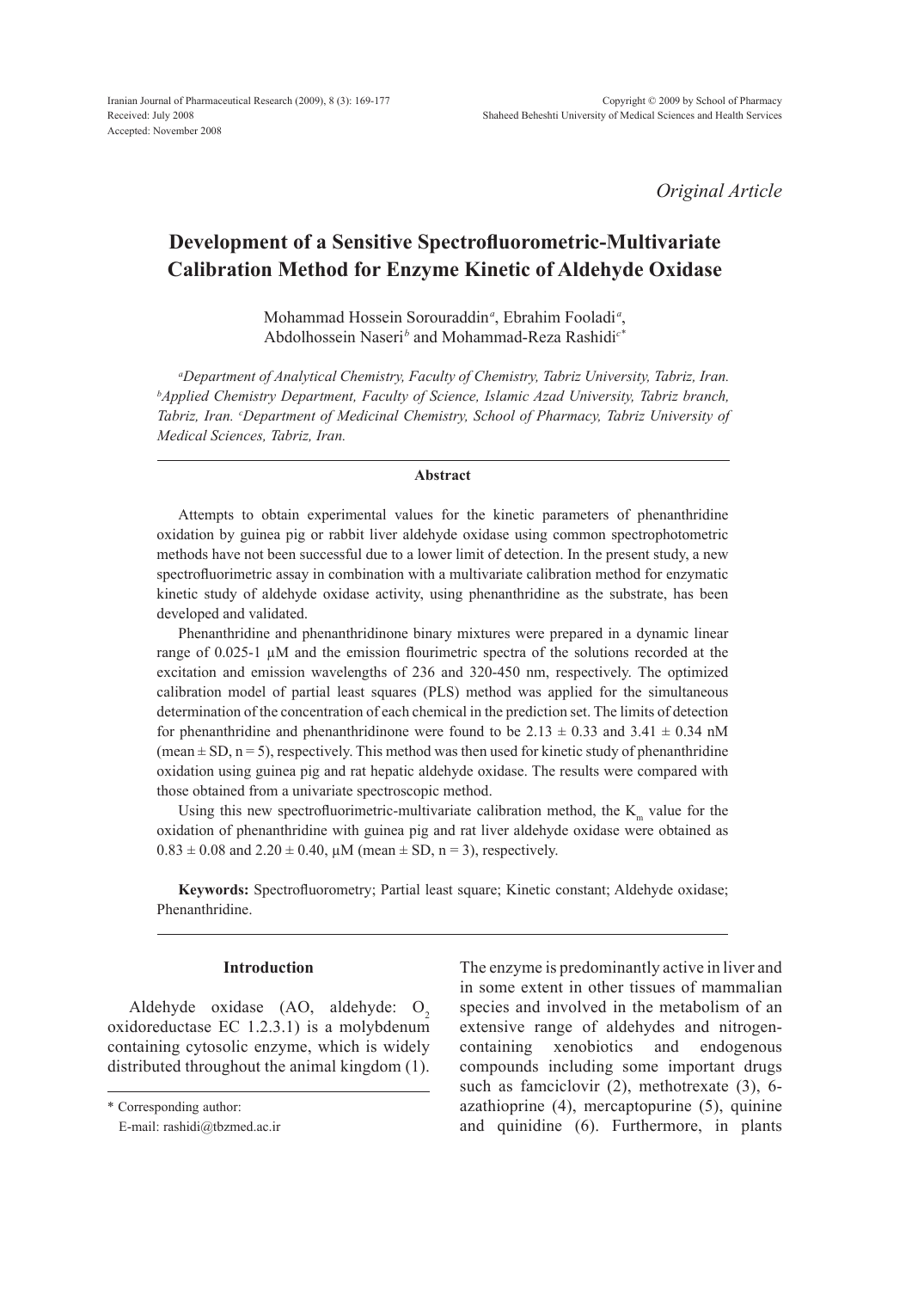

Figure 1. Oxidation of phenanthridine into phenanthridinone.

aldehyde oxidase seems to be involved in hormone biosynthesis such as those of indole-3-acetic acid and abscisic acid (7). There are also a large number of reports indicating that aldehyde oxidase is capable of catalyzing the reduction of a broad type of compounds in the presence of appropriate electron donors (8, 9). In spite of this broad range of compounds metabolized by aldehyde oxidase, only few numbers of these compounds have been used as a substrate for measuring the enzyme activity and kinetic studies (2, 10, 11). Phenanthridine is one of these compounds that its oxidation to phenanthridinone (Figure 1) has been used in many studies for monitoring aldehyde oxidase activity (2, 6, 7, 11-18).

Based on the available methods, the monitoring of the reaction is carried out by measuring phenanthridinone production at 322 nm. Although there is no spectral interference at this wavelength, the molar absorptivity of phenanthridinone at this wavelength is so low that it is difficult to measure the kinetic parameters of this reaction using common spectrophotometric methods. Accordingly, attempts to determine the  $K<sub>m</sub>$  values for the oxidation of phenanthridine to phenanthridinone by guinea pig or rabbit liver aldehyde oxidase, using these methods, were not successful due to a lower limit of detection and only an estimated value of  $\leq 1 \mu M$  has been suggested for this reaction  $(1, 19)$ .

Recently, we have developed a spectrophotometric–multivariate calibration method to determine  $K<sub>m</sub>$  value of this reaction, using rat liver fraction through simultaneous determination of phenanthridine and phenanthridinone (20). Using this method, the corresponding value was found to be 1.72 µM, which is higher than the estimated value for the guinea pig and rabbit hepatic enzyme. Hepatic aldehyde oxidase shows a marked species variation, which makes it difficult to extrapolate the results obtained for the assay of enzyme activity from one animal species to another  $(1, 21)$ .

Fluorescence spectroscopy is a powerful method, widely used in biomedical analyses due to its extremely high sensitivity and selectivity. Both phenanthridine and phenanthridinone possess a significant native fluorescence in solution, making it possible to analyze their concentration by using fluorescence spectroscopy. However, the main problem encountered is the spectral overlapping of phenanthridine and phenanthridinone. Based on our previous study (20), it is possible to perform aldehyde oxidase kinetic analysis using chemometric methods. Chemometric methods, including multivariate calibration and multivariate curve resolution, have found increasing applications for determination of enzymatic activity in those cases that spectra of the substrates and products are overlapping (22, 23).

Multivariate calibration methods applied to emissive spectral data as well as to absorptive data are increasingly being used for the analysis of complex biological mixtures. They have the advantage of using full spectral information and allow for a rapid determination of mixture components, often with no need of prior separation or sample pretreatment (24, 25). In the present study, it has been tried to take the benefits of both fluorescence spectroscopy and the partial least squares (PLS), as multivariate calibration methods, to develop and validate a sensitive method for determining enzyme kinetic parameters with hepatic guinea pig aldehyde oxidase using phenanthridine as a substrate.

## **Experimental**

## *Chemicals*

All experiments were performed with analytical-reagent grade chemicals. Phenanthridine and phenanthridinone were purchased from Alderich Chemical Company (Gillingham, Dorset,UK).

Stock standard solutions, 1 mM, of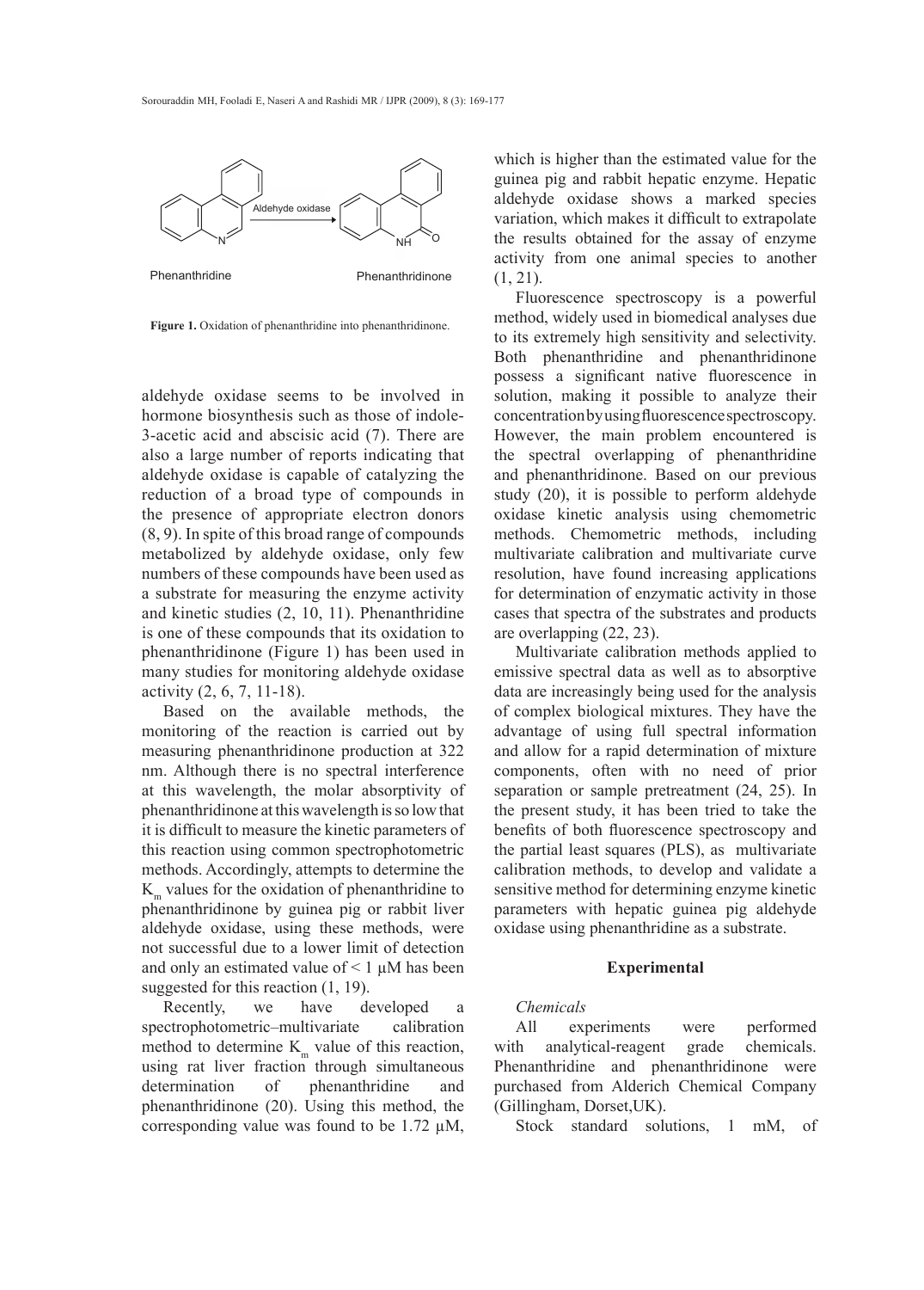| <b>Parameters</b>                                                                      | Phenanthridine      | Phenanthridinone    |
|----------------------------------------------------------------------------------------|---------------------|---------------------|
|                                                                                        |                     |                     |
| $\lambda_{\max(em)}$ (nm)                                                              | 369                 | 364                 |
| Dynamic linear range (nM)                                                              | 10-1800             | 10-1700             |
| Correlation coefficient                                                                | 0.9995              | 0.9996              |
| Limit of detection $(nM)$ $(n = 5)$                                                    | $2.13 \pm 0.33$     | $3.41 \pm 0.34$     |
| RSD(%)                                                                                 | 0.15                | 0.10                |
| Equation of calibration curve (emission flouresence<br>intensity versus nM of analyte) | $y = 0.52x + 15.59$ | $y = 0.35x + 13.33$ |

**Table 1.** Analytical figures of merit for phenanthridine and phenanthridinone in Sorenson's phosphate buffer pH 7.0 ( $\lambda_{\text{(ex)}}$  236 nm).

phenanthridine and phenanthridinone were prepared in ethanol. Solutions of lower concentrations were prepared by appropriate dilution of the stock solutions with double distilled water.

## *Apparatuses and software*

All fluorescence measurements were porformed on a Shimadzu RF-5301 spectroflourometer, equipped with a xenon lamp pulsed at 80 Hz. The measurements were carried out using 1.00 cm quartz cell, whith slit widths of 3 and 5 nm for excitation and emission monochromators, respectively. The instrument was connected to a Shimadzu cell temperature control unit. The cuvette used had a path length of 1 cm and the total volume was constant at 3.0 mL.

All spectra were saved in ASCІІ format and transferred to a PC computer for subsequent manipulation by PLS. The data were handled using MATLAB software (6.5) and PLS-Toolbox (26).

## *Calibration curves*

Individual calibration curves were constructed with several points as emission fluorescence intensity versus phenanthridine and phenanthridinone concentration in the range of 10-1800 nM and 10-1700 nM for phenanthridine and phenanthridinone, respectively, and evaluated by linear regression. In order to obtain the calibration curves of compounds, emission fluorescence intensity was measured at 369 and 364 nm for phenanthridine and phenanthridinone, respectively, using 236 nm as the excitation wavelength. The characteristics of calibration graph and the statistical parameters for determination of phenanthridine and phenanthridinone under optimum conditions have been summarized in Table1.

# *Calibration procedure for simultaneous spectrofluorometric determination*

Phenanthridine and phenanthridinone binary mixtures were prepared as follows: appropriate volumes of the standard solutions (in dynamic linear range) were transferred into a 10 mL volumetric flask and made up to the mark with Sorenson's phosphate buffer pH 7.0 containing 0.1 mM EDTA. The emission fluorescence spectra of solutions were recorded in the range of 320-460 nm, using 236 nm as the excitation wavelength  $(\lambda_{\text{(ex)}})$ . An optimized calibration model of PLS method was applied to calculate the concentration of each chemical in the prediction set.

#### *Enzyme preparation*

Mature male Sprague-Dawley rats and guinea pigs (150-250 g, Tabriz University of Medical Sciences), previously maintained on a standard laboratory diet, were sacrificed between 9.00 and 10.00 am by cervical dislocation. Livers were immediately excised, placed in ice-cold isotonic potassium chloride solution (1.15 % KCl w/v) containing 0.1 mM EDTA and the gall bladder and excess fat was removed. Partially purified aldehyde oxidase was prepared from liver homogenates by heat treatment and ammonium sulfate precipitation, as described elsewhere (27).

#### *Aldehyde oxidase activity assay*

Aldehyde oxidase activity was determined spectrofluorometrically in Sorenson's phosphate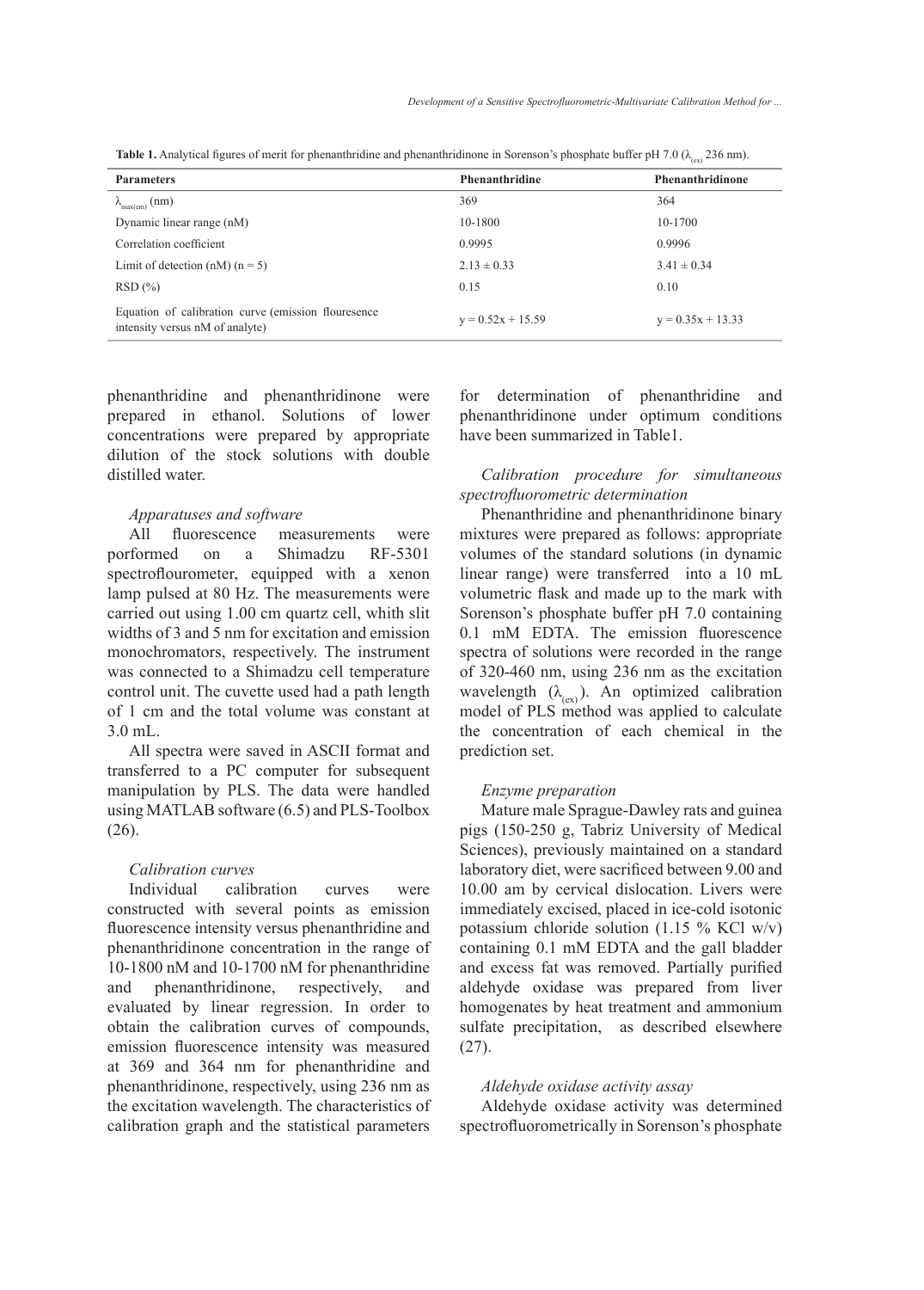

**Figure 2.** The variation of fluorescence intensity of 0.5  $\mu$ M phenanthridine (-) and  $0.5 \mu M$  phenanthridinone (--) versus pH variation ( $\lambda_{\text{(ex)}}$  = 236 nm,  $\lambda_{\text{(em)}}$  = 364 nm).

buffer pH 7.0 containing 0.1 mM EDTA at 37 °C, using phenanthridine as the substrate. Eight concentrations of phenanthridine, ranging from 0.2 to 0.9  $\mu$ M, were prepared in 5.8 mL phosphate buffer and the reaction started by adding 200 µL of the enzyme fraction. Then, 1 mL of the reaction solution was taken at 10 sec intervals up to 50 sec and added into the test tubes containing 0.5 mL of HCl (10 M) to stop the reaction. The pH was adjusted to 7.0 with NaOH (10 M) and the emission fluorescence spectrum of each test tube was recorded in the range of 320-450 nm, using 236 nm as the excitation wavelength. The emission spectrum of enzyme solution at the same conditions (pH 7.0 containing 0.1 mM EDTA at 37°C, 236 nm as the excitation wavelength) was subtracted from the emission spectrum of each reaction sample and then concentrations of phenanthridine and phenanthridinone in each solution were calculated using PLS. These values were used for calculating initial velocities and then  $K<sub>m</sub>$  and  $V<sub>max</sub>$  values from a Lineweaver-Burk double reciprocal plot for the phenanthridine oxidation catalyzed by hepatic guinea pig and rat aldehyde oxidase. The line of the best fit through the points on the plot was calculated using linear regression by the least squares method.

For the purpose of comparison, the initial oxidation rates for obtaining the  $K<sub>m</sub>$  and  $V<sub>max</sub>$ values for oxidation of phenanthridine by guinea pig and rat liver aldehyde oxidase were also determined, using a common spectrophotometric method as described before (17, 19).



**Figure 3.** The emission spectra of 0.5 µM of phenanthridine (○), phenanthridinone (**--**) and their theoretical (-) and experimental mixture (■) in 30 mM Sorenson's phosphate buffer pH 7.0 containing 0.1 mM EDTA ( $\lambda_{\text{(ex)}}$ = 236 nm).

#### *Protein determination*

Protein concentrations of partially purified enzyme fractions were determined using a Pierce BCA Protein assay kit with bovine serum albumin as the protein standard (28).

### **Results and Discussion**

# *Spectra characterization of phenanthridine and phenanthridinone: optimization*

The excitation spectrum of phenanthridine and phenanthridinone shows maxima located at 248 nm and 236 nm respectively. All the fluorescence spectra were recorded at the maximum excitation wavelength of phenanthridinone (236 nm) to favor the fluorescence enhancement of the weaker emitter.

Influence of pH on the fluorescence range and its intensity for each compound was studied by adding a small volume of dilute solution of HCl and NaOH to adjust the pH (Figure 2). The maximum emission wavelength of phenanthridinone ( $\lambda_{\text{(em)}}$  364 nm) was constant over pH 1-13. Also, there was no change in the fluorescence intensity of phenanthridinone in the pH range of 1-8. On the other hand, phenanthridine has two different emission spectra versus pH range. Sequentially two different maximum emission wavelengths were observed for phenanthridine over the pH range of 1-13. The maximum emission wavelengths were 401 and 369 nm in the pH range of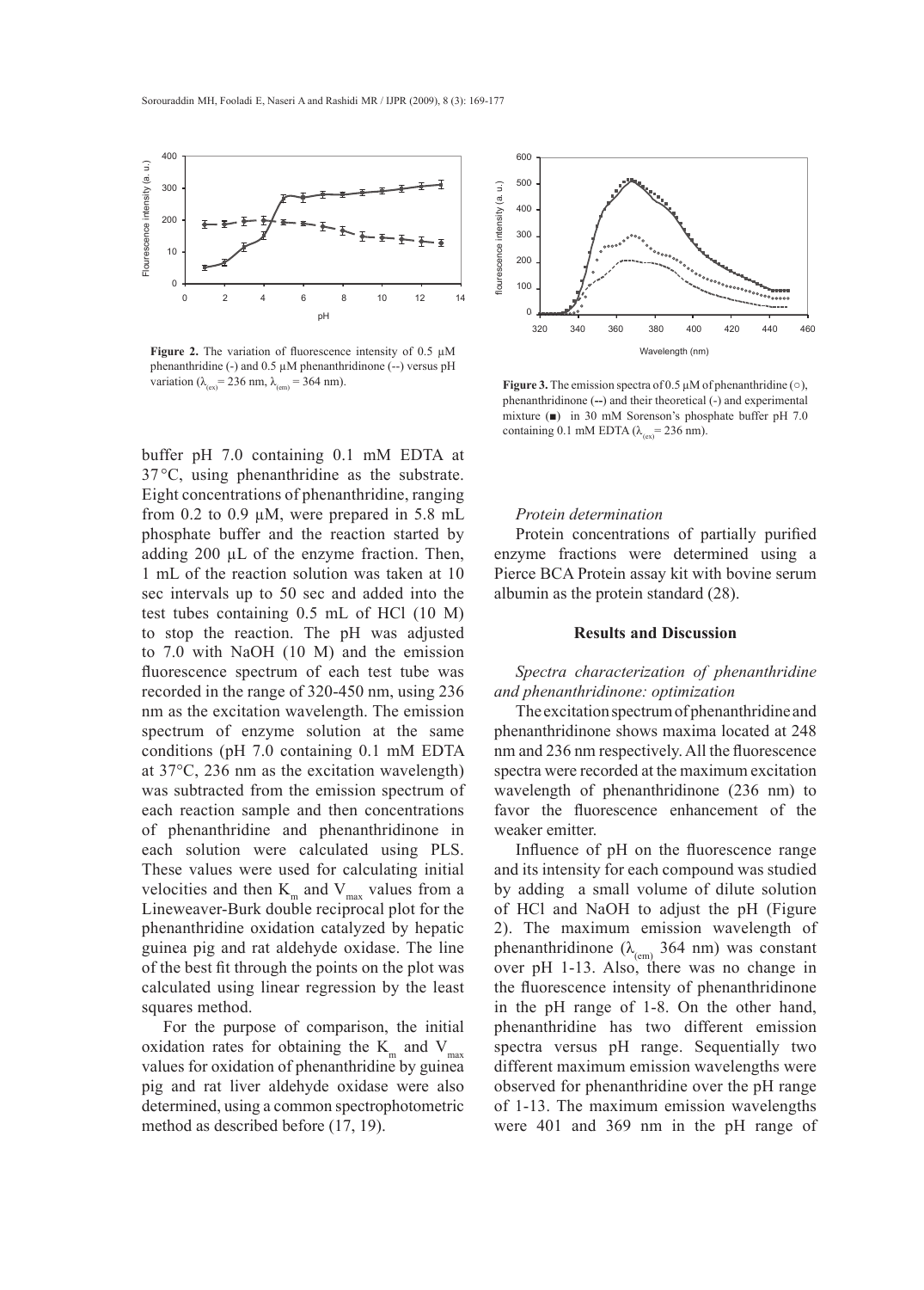

**Figure 4.** The composition of calibration ( ♦ ) and prediction (-) sets.

1-4 and 5-13, respectively. The fluorescence intensity of phenanthridine in acidic media (pH range 1-4) is lower than the neutral and basic media. Neutral pH (pH 7) was selected as the optimum pH.

Emission spectra of phenanthridine  $(0.5 \mu M)$ and phenanthridinone  $(0.5 \mu M)$  in pH 7 are shown in Figure 3. The extensive overlapping makes it difficult to distinguish between the two compounds in their mixture. Trials involving the use of either acidic or basic media in order to resolve the fluorescence emission spectra of these compounds, by either direct or synchronous fluorescence, were not successful.

The univariate analysis method cannot be applied for resolving this mixture. Hence, fullspectrum multivariate calibration methods should be used. The fluorescence intensity of these two compounds has good additive properties (Figure 3) Thus, linear models, of multivariate calibration, such as PLS, can be used for simultaneous determination of these components.

## *Multivariate analysis*

Multivariate calibrations, such as the PLS method, involve the decomposition of the experimental data, such as spectrofluorometric data in this case, into systematic variations (principal components or factors) that explain the observed variance in data. The purpose of both methods is to build a calibration model between the concentration of the analyte under study and the factors of the data matrix (29).

The first step in the simultaneous

determination by PLS method, involves constructing the calibration matrix for the binary mixture. PLS regression as a full spectrum multivariate calibration method only requires the concentration of the analyte of interest to be known in the calibration samples and knowing the concentration of other analytes are not necessary. In this study, calibration sets were optimized with the aid of the orthogonal design method (30). Figure 4 shows the composition of the calibration and prediction samples. The calibration and prediction sets were designed using the orthogonal design method, with eight concentration levels in the range of 0.025-1 μM for both phenanthridine and phenanthridinone. Each solution was prepared to contain combinations of two compounds. Thirty two mixtures of these solutions were used as the calibration set for PLS model development. Another 32 mixtures, not included in the previous set, were employed as an independent test set called the prediction set. The PLS-1 algorithm that performed the PLS analysis one component at a time, has been selected to perform the determination (29). In the calibration procedure for this method, the first step is to select the optimum number of factors, which depends on the number of independent chemical variables, and other sources of systematic signal variation, such as any interaction between the chemical components, change of shape of the component peak and detector noise. Selection of the optimum number of factors in the PLS algorithm was estimated by the cross- validation method, leaving out one sample at a time. The prediction error was calculated for each component for the prediction set, which are the samples not participating in the construction of the model. The optimum number of factors (latent variables) to be included in the calibration model was determined by computing the prediction error sum of squares (PRESS) for the first variable, which helps to build the PLS modeling in the calibration step. Then, another latent variable was added for the model building and the PRESS was re-calculated. This process was repeated for one to 10 latent variables, which were used in the PLS modeling.

Figure 5 shows a plot of PRESS against the number of latent variable (principal component)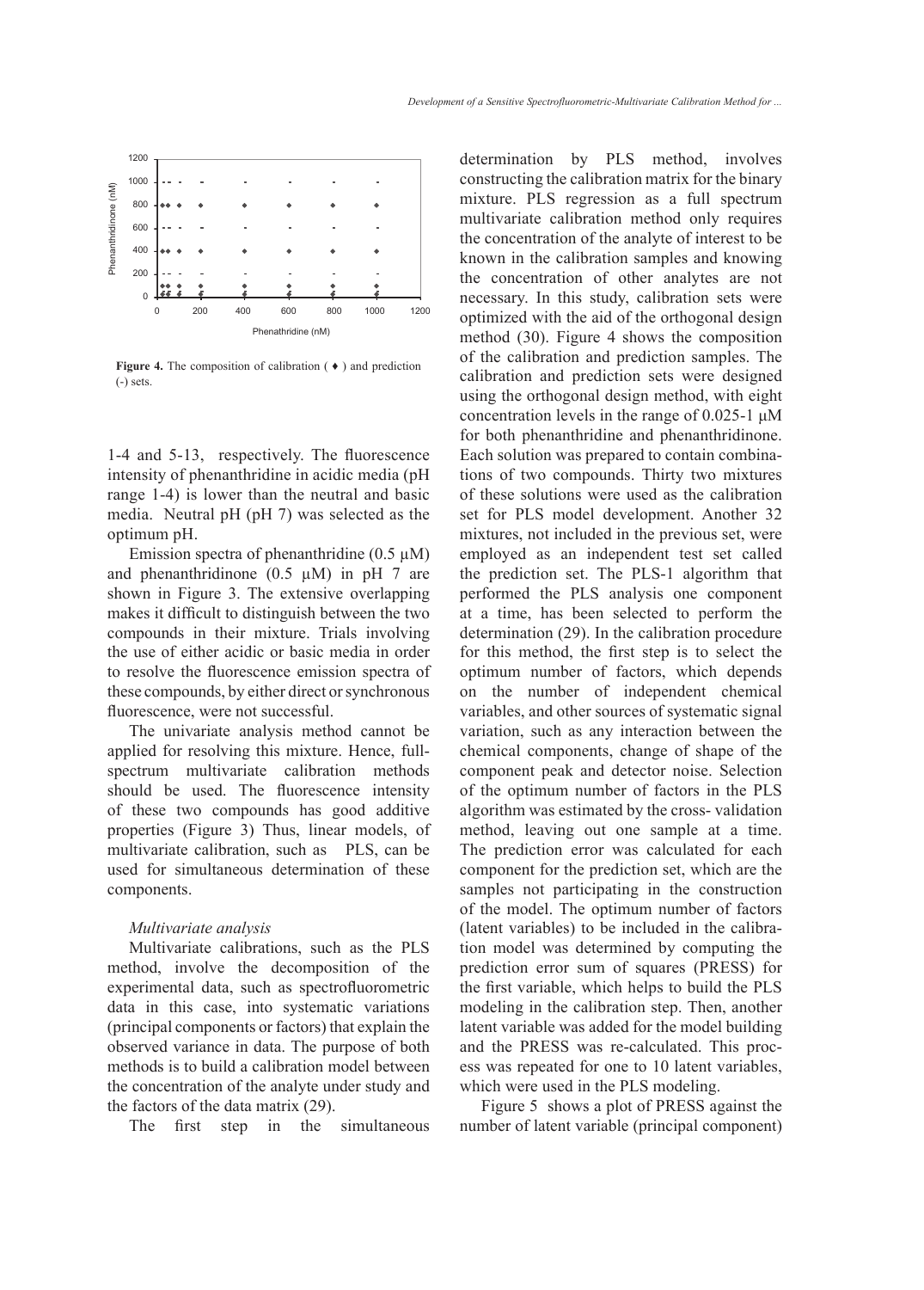

**Figure 5.** Cross-validation plot for phenanthridine (▲) and phenanthridinone (■).



# *Simultaneous determination of phenanthridine and phenanthridinone in synthetic samples*

The obtained model in the calibration step was validated with 10 synthetic mixtures, containing the considered compounds in different proportions that were randomly selected. The results obtained from spectrofluorometric simultaneous analysis of phenanthridine and phenanthridinone by PLS method have been presented in Table 2. The values of root mean square difference (RMSD), the square of the correlation coefficient obtained when plotting actual versus predicted concentration  $(R^2)$ , and the relative error of prediction (REP) for each component in ten synthetic samples are included



Figure 6. The emission spectra of enzyme (-), phenanthridinone (**--**) and their theoretical (▲) and experimental mixture (■) in 30 mM Sorenson's phosphate buffer pH 7.0 containing 0.1 mM EDTA  $(\lambda_{\text{env}} = 236 \text{ nm})$ .

in order to give an indication of both the average error in analysis and the quality of fit of all data to a straight line.

*Determination of kinetic constants for the oxidation of phenanthridine by aldehyde oxidase*

The proposed PLS model was applied for determination of phenanthridine and phenanthridinone in the samples obtained from reactions with different initial concentrations of the substrate. In the present study, a phenanthridinone detection assay was developed to estimate the initial oxidation rates of phenanthridine.

Figure 6 shows the emission spectra of enzyme, using 236 nm as the excitation wavelength. As can be seen in this figure, fluorescence intensities of enzyme and phenanthridinone have good additive properties. In order to remove the enzyme contribution, spectrum of enzyme was subtracted from the spectrum of the reaction samples.

In order to check that the enzyme fraction dose not interfere with the determination of phenanthridinone by the proposed method, four samples with different concentrations of phenanthridinone in the presence of enzyme fraction were prepared and the concentration of each sample was predicted by the proposed method. The recovery was > 99%, indicating that there was no interference from the enzyme fraction on the determination of phenanthridinone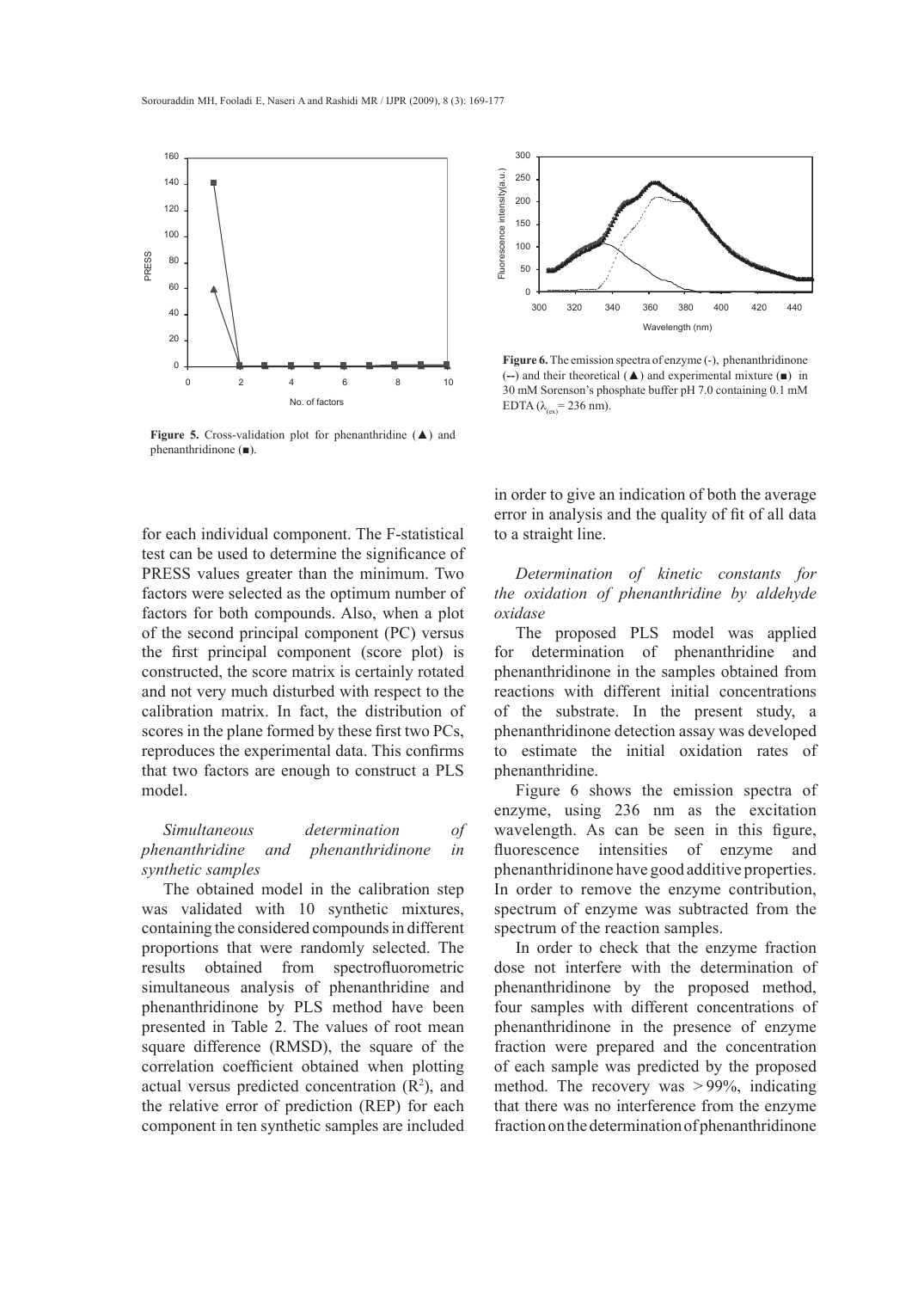|  |                                                      | <b>Table 2.</b> Statistical parameters for phenanthridine and |  |
|--|------------------------------------------------------|---------------------------------------------------------------|--|
|  | phenanthridinone in validation set of the PLS model. |                                                               |  |

| <b>Parameters</b>       | Phenanthridine | Phenanthridinone |
|-------------------------|----------------|------------------|
| Recovery $(\% )$        | 96.64          | 101.70           |
| RMSD <sup>a</sup>       | 0.04           | 0.03             |
| REP $(\%)$ <sup>b</sup> | 1.96           | 2.23             |
| $R^{2c}$                | 0.9972         | 0.9870           |

<sup>*a*</sup> RMSD calculated according to: RMSD =  $[(\text{sum } (C_{\text{real}} - C_{\text{found}})^2)]$ /  $sum(C_{found})^2$ <sup>1/2</sup>

<sup>*b*</sup> REP calculated according to: REP =  $100 * [(sum (C<sub>real</sub> - C<sub>found</sub>)<sup>2</sup>)$  $/ \, n l^{1/2}$ 

<sup>*c*</sup> Correlation coefficient for plotting  $C_{\text{real}}$  versus  $C_{\text{found}}$ 

in the samples.

The  $K_{m}$  and  $V_{max}$  values for the oxidation of phenanthridine by guinea pig and rat liver aldehyde oxidase obtained by different methods used in the present study have been summarized in Table 3. With the guinea pig enzyme, the spectrofluorometric-multivariate calibration method developed in the present study gave  $0.83 \pm 0.08$  (mean  $\pm$  SD, n = 3) µM for the K<sub>m</sub> value, which is lower than the 1 µM estimated by others (1, 19). In this study, it was also found that the initial oxidation rate of phenanthridine by guinea pig liver fraction did not vary between 5-100  $\mu$ M, which indicates that the K<sub>m</sub> value for phenanthridine oxidation by guinea pig liver aldehyde oxidase could be  $\leq 1 \mu M$ this is in good agreement with previous reports (1, 19). The  $K_m$  value for the phenanthridine oxidation by rat liver aldehyde oxidase, using the spectrofluorometric-multivariate calibration and common UV-spectroscopic methods, were obtained as  $2.20 \pm 0.40$  and  $5.79 \pm 0.84$  µM, respectively. The former value is consistent with the 1.72 µM value, which has been obtained

from the UV-spectrophotometric-multivariate calibration method reported before (20).

#### **Conclusions**

Phenanthridine, as a specific substrate of aldehyde oxidase, has been used in many studies for the measurement of the enzyme activity (2, 6, 7, 11-18). however due to some limitations in the methods of assay, there is no experimental value for the enzyme kinetic parameters of its oxidation by rabbit and guinea pig hepatic enzyme. It is particularly important. for the guinea pig enzyme, which has a closer resemblance to the human liver aldehyde oxidase (1, 19). Resolution of the binary mixture has been accomplished by partial least squares. These methods have the advantage of using full spectra information and allow for a rapid determination of mixture component with no need of prior separation or sample pretreatment.

The proposed method has been shown to be useful for simultaneous determination of phenanthridine and phenanthridinone. This spectroflourimetric method used along whit PLS as a suitable, sensitive and easy method, can be applied for these N-heterocyclic compounds without the need for an expensive instrumentation. This method is very sensitive and efficient for accurate determination of  $K<sub>m</sub>$ and  $V_{\text{max}}$  values of phenanthridine oxidation to phenanthridinone, as one of the best and common reactions for aldehyde oxidase assay. Since phenanthridine has mutagenic and carcinogenic affects and its biotransformation has been the subject of some studies (31, 32), the method developed in the present study also has the potential for analysis of this compound

**Table 3.** The enzyme kinetic parameters for the oxidation of phenanthridine by guinea pig and rat liver aldehyde oxidase, obtained by spectroflourometric-multivariate calibration and spectrophotometric-univariate calibration methods\* (n = 3, data expressed as mean  $\pm$  SD).

|            | Spectroflourometric-multivariate calibration method |                              | Spectrophotometric-univariate calibration method |                              |  |
|------------|-----------------------------------------------------|------------------------------|--------------------------------------------------|------------------------------|--|
|            | $K_{m}$<br>$(\mu M)$                                | max<br>(nmol/min/mg protein) | $(\mu M)$                                        | max<br>(nmol/min/mg protein) |  |
| Guinea pig | $0.83 \pm 0.08$                                     | $98.84 \pm 7.36$             | $>1*$                                            | -                            |  |
| rat        | $2.20 \pm 0.40$                                     | $36.81 \pm 2.43$             | $5.79 \pm 0.84$                                  | $46.8 \pm 3.93$              |  |

\*\* An estimated value.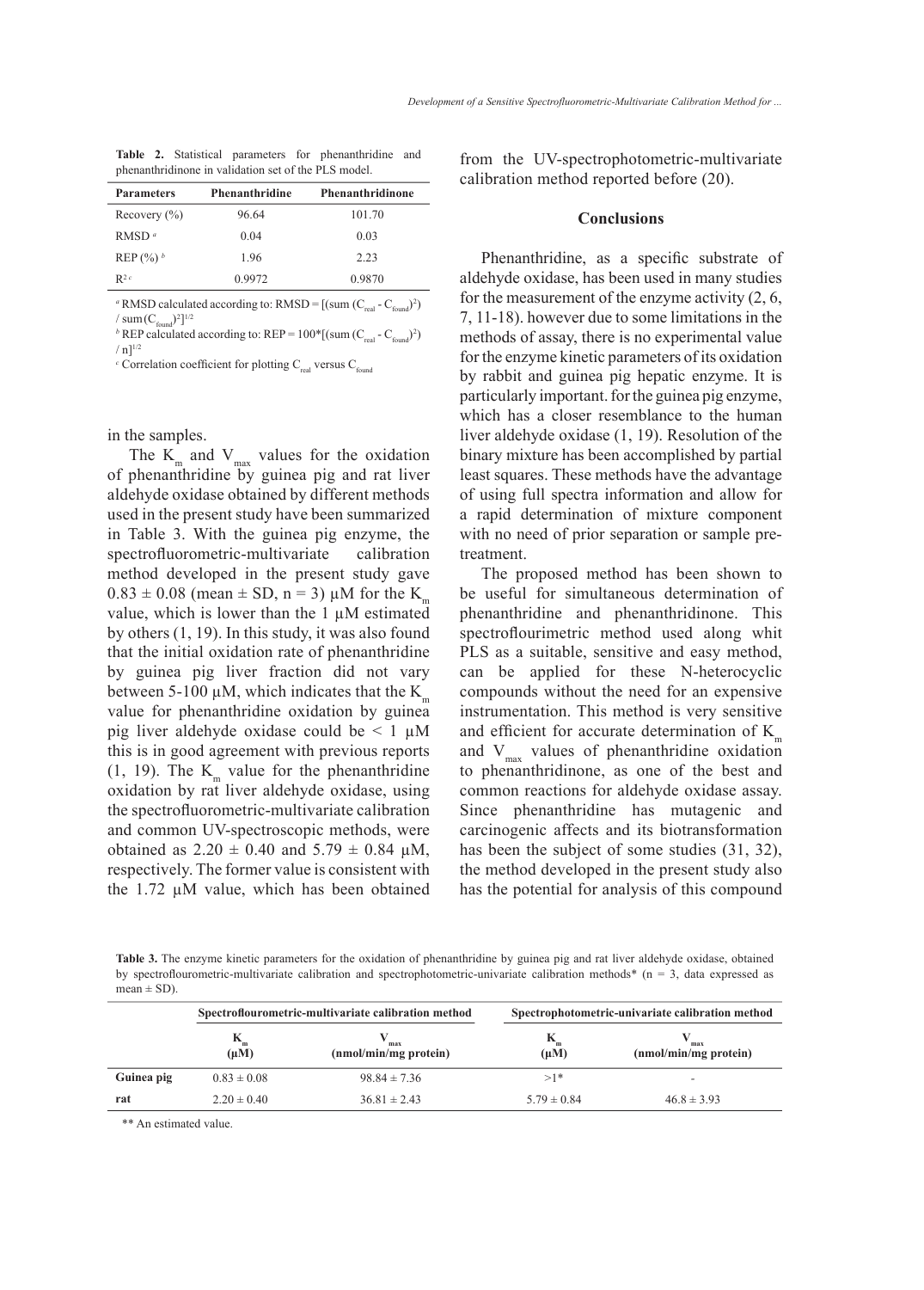and its metabolite, phenanthridinone.

#### **Reference**

- (1) Beedham C, Molybdenum hydroxylases: biological distribution and substrate-inhibitor specificity, in: Ellis GP and West GP (Eds.), Progress in Medicinal Chemistry, Elsevier Science Publishers (Biomedical Division), Amsterdam (1987) 58-127.
- (2) Rashidi MR, Smith JA, Clarke SE and Beedham C, In vitro oxidation of famciclovir and 6-deoxypenciclovir by aldehyde oxidase from human, guinea pig, rabbit, and rat liver. *Drug. Metab. Dispos.* (1997) 25: 805-813.
- (3) Jordan CG, Rashidi MR, Laljee H, Clarke SE, Brown JE and Beedham C, Aldehyde oxidase-catalysed oxidation of methotrexate in the liver of guinea-pig, rabbit and man. *J. Pharm. Pharmacol.* (1999) 51: 411-418.
- Chalmers AH, Knight PR and Atkinson MR, (4) 6-Thiopurines as substrates and inhibitors of purine oxidases: a pathway for conversion of azathioprine into 6-thiouric acid without release of 6-mercaptopurine. *Aust. J. Exp. Biol. Med. Sci*. (1969) 47: 263-273.
- (5) Pirouzpanah S, Hanaee J, Razavieh SV, Rashidi MR, Inhibitory effects of flavonoids on aldehyde oxidase activity. *J. Enzyme Inhib. Med. Chem*. (2008) 12:1.
- $(6)$  Beedham C, Al-Tayib Y and Smith JA, Role of guinea pig and rabbit hepatic aldehyde oxidase in oxidative in vitro metabolism of cinchona antimalarials. *Drug Metab. Dispos.* (1992)20: 889-895.
- (7) Sekimoto H, Seo M, Kawakami N, Komano T, Desloire S, Liotenberg S, Marion-Poll A, Caboche M, Kamiya Y and Koshiba T, Molecular cloning and characterization of aldehyde oxidases in Arabidopsis thaliana Molecular cloning and characterization of aldehyde oxidases in Arabidopsis thaliana. *Plant cell Physiol.* (1998) 39: 433-442.
- (8) Kitamura S, Nakatani K, Ohashi K, Sugihara K, Hosokawa R, Akagawa Y and Ohta, Extremely high drug-reductase activity based on aldehyde oxidase in monkey liver. *Biol. Pharm. Bull.* (2001) 24: 856-859.
- (9) Dick RA, Kanne DB and Casida JE, Identification of aldehyde oxidase as the neonicotinoid nitroreductase. *Chem. Res. Toxicol.* (2005) 18: 317-323.
- Panoutsopoulos GI and Beedham C, *Kinetics* and (10) specificity of guinea pig liver aldehyde oxidase and bovine milk xanthine oxidase towards substituted benzaldehydes. *Acta Biochim. Pol.* (2004) 51: 649- 663.
- (11) Beedham C, Critchley DJP and Rance DJ, Substrate specificity of human liver aldehyde oxidase toward substituted quinazolines and phthalazines: a comparison with hepatic enzyme from guinea pig, rabbit and baboon. *Arch. Biochem. Biophy.* (1995) 319: 481-490.
- (12) Panoutsopoulos GI, Metabolism of homovanillamine to homovanillic acid in guinea pig liver slices. *Cell Physiol. Biochem.* (2005) 15: 225-232.
- Panoutsopoulos GI, Contribution of aldehyde oxidizing (13) enzymes on the metabolism of 3,4-dimethoxy-2 phenylethylamine to 3,4-dimethoxyphenylacetic acid, via the intermediate 3,4-dimethoxy-2 phenylacetaldehyde, in guinea pig liver slices. *Cell. Physiol. Biochem.* (2005) 17: 47-56.
- (14) Beedham C, Peet CF, Panoutsopoulos GI, Carter H and Smith JA, Role of aldehyde oxidase in biogenic amine metabolism, *Prog. Brain Res.* (1995) 106: 345-353.
- $(15)$  Beedham C, Padwick DJ, Al-Tayib Y and Smith JA, Diurnal variation and melatonin induction of hepatic molybdenum hydroxylase activity in the guinea-pig. *Biochem. Pharmacol.* (1989) 38: 1459-1464.
- Lake BG, Ball SE, Kao J, Renwick AB, Price RJ (16) and Scatina JA, Metabolism of zaleplon by human liver: evidence for involvement of aldehyde oxidase. *Xenobiotica.* (2002) 32: 835-847.
- (17) Pirouzpanah S, Rashidi MR, Delazar A, Razavieh S and Hamidi A, Inhibitory effects of Ruta graveolens L. extract on guinea pig liver aldehyde oxidase. *Chem. Pharm. Bull.* (2005) 54: 9-13.
- (18) Terao M, Kurosaki M, Saltini G, Demontis S, Marini M, Salmona M and Garattini E, *J. Biol. Chem.*, (2000) 275: 30690-30700.
- (19) Rashidi MR. *In vitro* oxidation of purines by hepatic molybdenum hydroxylases, PhD Thesis, University of Bradford, 1996.
- $(20)$  Sorouraddin MH, Fooladi E, Naseri A and Rashidi MR. A novel spectrophotometric method for determination of kinetic constants of aldehyde oxidase using multivariate calibration method. *J. Biochem. Biophys. Methods.* (2008) 70: 999- 1005.
- $(21)$  Beedham C. Oxidation of carbon via molybdenum hydroxylases, In: Gooderham NJ (ed) Drug metabolism: towards the next millennium, IOS Press, Amsterdam, 1998, pp: 39-52.
- $(22)$  Tang L, Zeng G, Shen G, Zhang Y, Huang G and Li J. Simultaneous amperometric determination of lignin peroxidase and manganese peroxidase activities in compost bioremediation using artificial neural networks. *Anal. Chim. Acta.* (2006) 579: 109-116.
- (23) Amigo JM, Coello J and Maspoch S, *Anal. Bioanal. Chem.* (2005) 382: 1380–1388.
- Sorouraddin MH and Naseri A. Simultaneous spectrofluorometric determination of piroxicam and pyridoxine using generalized rank annihilation method. *Anal. Science.* (2006) 22: 263–267. (24) Abdollahi H.
- (25) Goicoechea HC and Olivieri AC. Enhanced synchronous spectrofluorometric determination of tetracycline in blood serum by chemometric analysis. Comparison of partial least-squares and hybrid linear analysis calibrations. *Anal. Chem,* (1999) 71: 4361-4368.
- (26) Wise BM and Galagher NB. PLS-Toolbox2.0 for use with MATLAB, Eigenvector Research, Manson, WA, (1997).
- $(27)$  Johnson C, Beedham C and Stell JP. a potent inhibitor of aldehyde oxidase activity in vitro and *in vivo*,